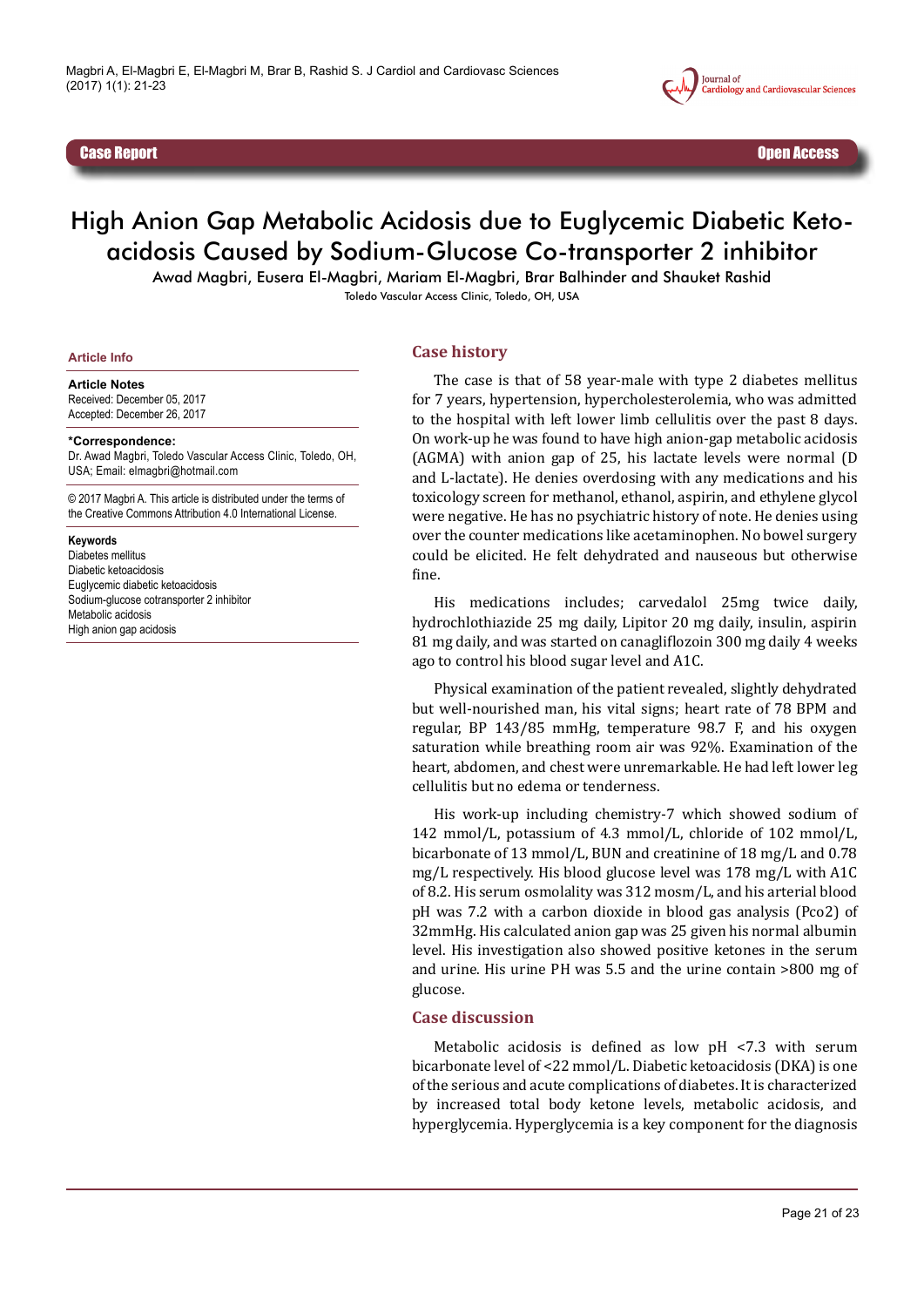of DKA. There is another DKA with normal blood glucose described first by Munro in 1973; where he reported 37 episodes of DKA with normal or near normal blood glucose in 17 young patients<sup>1</sup>. Later on normoglycemia is defined as blood sugar <250mg/L. It is now known as Euglycemic diabetic ketoacidosis (eDKA). Burge et al<sup>2</sup> have demonstrated that fasting in type 1 diabetic patients can lead to blunted hyperglycemic response which can lead to eDKA. These researchers demonstrated that dehydration can enhance the development of  $eDKA<sup>3</sup>$ .

Euglycemic DKA is part of the spectrum of DKA and can be distinguished from other causes of ketoacidosis by clinical history and serum bicarbonate levels. The level of bicarbonate in starvation ketosis is usually normally more than 18 mEq/L. The absence of other causes of high anion gap metabolic acidosis like lactic acidosis, drug intoxications, and renal failure as well as the presence of ketones in the plasma and urine distinguish eDKA from other causes of AGMA<sup>4</sup> . Many workers demonstrated that eDKA can occur in both type 1 and type 2 diabetes Mellitus<sup>5</sup>. The most common causes that precipitated DKA are infections<sup>6-8</sup>, inadequate insulin therapy, pancreatitis, myocardial infarction, and illicit drug use $8-10$ . The American Diabetic Association, defined DKA as plasma glucose of >250 mg/L, positive urinary or serum ketones, arterial PH of <7.3, serum bicarbonate <18 mEq/L, and high anion gap.

The case under discussion satisfy all the criteria of DKA except hyperglycemia. In 2013, the food and drug administration (FDA) approved many sodium-glucose cotransporter 2 inhibitor (SGLT-2 inhibitors) for management of type -2 diabetes mellitus. The use of these drugs in type-1 and 2-DM have increased the side effects and the risks of eDKA in these patients $11-13$ . The adverse effects of these drugs were recorded in 73 cases linked to eDKA. All patients required hospitalization and their average blood glucose level was 211mg/L. 60% of these patients have diabetes type-2. SGLT-2 inhibitors in these patients were started on average of 45 days prior to the incident. The majority of the cases had infection, dehydration, and de-escalation of insulin doses. The management of these patients were in the same line as patients with classic DKA with rehydration, insulin supplementation and treatment of the underlying precipitating cause. In some of these patients re-challenged with SGLT-2 inhibitors resulted in the development of eDKA<sup>11</sup>.

Restriction of carbohydrate usage because of infection or dehydration along with de-escalation of the insulin doses because of normal blood sugars, and excretion of large amount of blood glucose in the urine as part of the effect of SGLT-2 inhibitors are suggested as the basis of the pathogenesis of eDKA. These factors increased reliance on the fat oxidation for energy with ensuing ketoacidosis $14,15$ .

Treatment of DKA and eDKA are the same and includes;

- 1. volume resuscitation, frequent assessment of cardiac function, renal function, and mental status and avoidance of fluid overload and pulmonary edema<sup>16</sup>
- 2. Low dose intra-venous regular insulin.
- 3. Correction of potassium abnormality
- 4. Resolution of DKA can be assessed by the presence of 2 of the following: an anion gap <12, serum bicarbonate level >15, or a venous pH >7.34,17

The important features in eDKA is the perception by the patient and the health care individual that normal blood sugar resulted in the de-escalation of the insulin dose and perpetuation of the eDKA.

Awareness that DKA can occur without high blood sugars is critical and blood gas analysis for AGMA as well as estimation of serum and urine ketones are keys for the correct diagnosis of eDKA and hence, successful management of the condition.

In conclusion: all patients with type-1 or 2 diabetes on SGLT-2 inhibitors with nausea, vomiting, shortness of breath, or malaise should have chemistry-7, blood gas analysis, and urine and serum ketones estimation to avert the complications of eDKA.

## **References**

- 1. Munro JF, Campbell IW, McCuish AC, et al. Euglycemic diabetic ketoacidosis. BMJ. 1973; 2: 578-80.
- 2. Burge MR, Hardy KJ, Schade DS. Short-term fasting is a mechanism for the development of Euglycemic ketoacidosis during periods of insulin deficiency. J Clin Endocrinol Metab. 1993; 76: 1192-98.
- 3. Burge MR, Garcia N, Quall CR, et al. Deferential effects of fasting and dehydration in the pathogenesis of diabetic ketoacidosis. Metabolism. 2001; 50: 171-77.
- 4. Kitabchi AE, Umpierrez GE, Miles JM, et al. Hyperglycemic crises in adult patients with diabetes. Diabetic Care. 2009; 32: 1335-43.
- 5. Rawla P, Vellipuram AP, Bandaru SS, et al. Euglycemic diabetic ketoacidosis: a diagnostic and therapeutic dilemma. Endo. Diab & Metabol. 2017; 1-4. <http://www.edmcasereports.com>
- 6. National center for health statistics. National hospital discharge and ambulatory surgery data (article online) available from [http://www.](http://www.cdc.gov/nchs/about/major/hdasd/nhds.htm) [cdc.gov/nchs/about/major/hdasd/nhds.htm](http://www.cdc.gov/nchs/about/major/hdasd/nhds.htm).
- 7. Kitabchi AE, Umpierrez GE, Murphy MB, et al. Management of hyperglycemic crises in patients with diabetes. Diabetic care. 2001; 24: 131-153
- 8. Ennis ED, Stahl EJVB, Kreisberg RA. The hyperosmolar hyperglycemic syndrome. Diabetes Rev. 1994; 2: 115-26.
- 9. Kitabchi AE, Umpierrez GE, Murphy MB, et al. Hyperglycemic crises in adult patients with diabetes. Diabetes Care. 2006; 29: 2739-2748
- 10. Defronzo RA, Matzuda M, Barret E. Diabetic ketoacidosis: a combined metabolic-nephrologic approach to therapy. Diabetes Rev. 1994; 2: 209-238